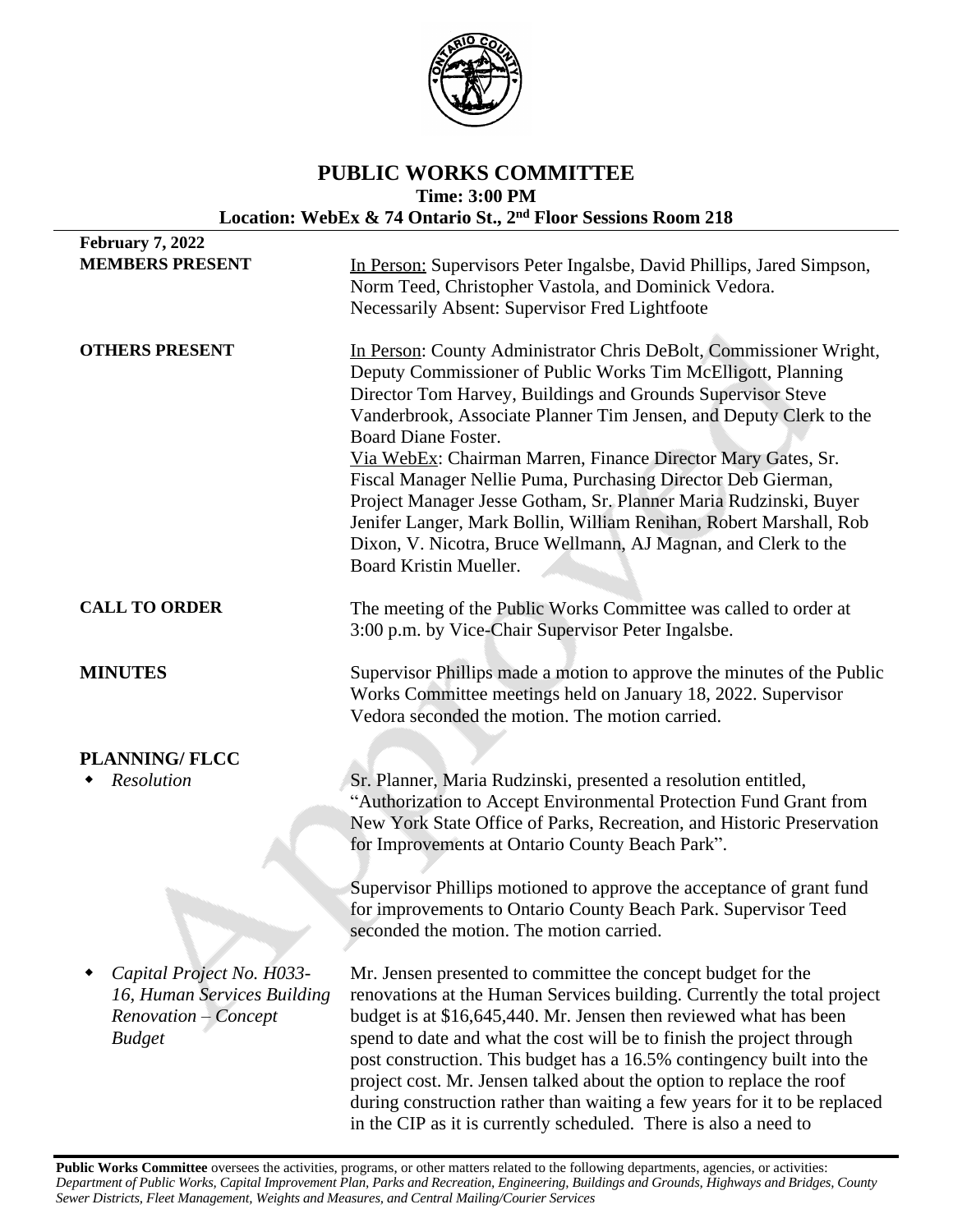|                                                    | determine the condition of the outside of the building. If the outside<br>brick and mortar on the building needs to be addressed, it would be best<br>to do it as part of the Capital Project. They will now proceed with<br>coming up with a funding strategy.                      |
|----------------------------------------------------|--------------------------------------------------------------------------------------------------------------------------------------------------------------------------------------------------------------------------------------------------------------------------------------|
| <b>Capital Project Payments</b>                    | Supervisor Ingalsbe asked if there were any questions or concerns<br>regarding the capital project payments as presented. Hearing none.<br>Supervisor Teed motioned to approve the capital project payments as<br>presented, seconded by Supervisor Phillips. The motion carried.    |
| <b>PUBLIC WORKS CAPITAL</b>                        |                                                                                                                                                                                                                                                                                      |
| <b>PROJECTS</b><br><b>Capital Project Payments</b> | Supervisor Ingalsbe asked if there were any questions or concerns<br>regarding the capital project payments as presented. Hearing none.<br>Supervisor Vastola motioned to approve the capital project payments as<br>presented, seconded by Supervisor Phillips. The motion carried. |
| <b>FLEET</b><br>• Resolutions                      | Commissioner Wright presented the following resolution entitled,<br>"Award Bid B22023 to Home Towne Energy for Purchase of<br>Gasoline".                                                                                                                                             |
|                                                    | Supervisor Phillips motioned to approve award of bid (B22023).<br>Supervisor Simpson seconded the motion. The motion carried.                                                                                                                                                        |
|                                                    | Commissioner Wright presented the following resolution entitled,<br>"Award Bid B22027 OEM Replacement Parts & Related Services".                                                                                                                                                     |
|                                                    | Supervisor Teed motioned to approve award of bid (B22027).<br>Supervisor Vedora seconded the motion. The motion carried.                                                                                                                                                             |
|                                                    | Commissioner Wright presented the following resolution entitled,<br>"Renew Bid B20004 Decals & Lettering of County Vehicles".                                                                                                                                                        |
|                                                    | Supervisor Vedora motioned to approve the renewal of bid (B2004).<br>Supervisor Simpson seconded the motion. The motion carried.                                                                                                                                                     |
|                                                    | Commissioner Wright presented the following resolution entitled,<br>"Renew Quote Q21037 Repair/Replacement of Automotive<br>Windshields".                                                                                                                                            |
|                                                    | Supervisor Phillips motioned to approve the renewal of quote<br>(Q21037). Supervisor Vastola seconded the motion. The motion<br>carried.                                                                                                                                             |
|                                                    | Commissioner Wright presented a budget transfer to replace the fuel<br>tank monitoring system at the fuel island.                                                                                                                                                                    |
|                                                    | Supervisor Teed motioned to approve the budget transfer to replace the<br>fuel tank monitoring system. Supervisor Simpson seconded the motion.<br>The motion carried.                                                                                                                |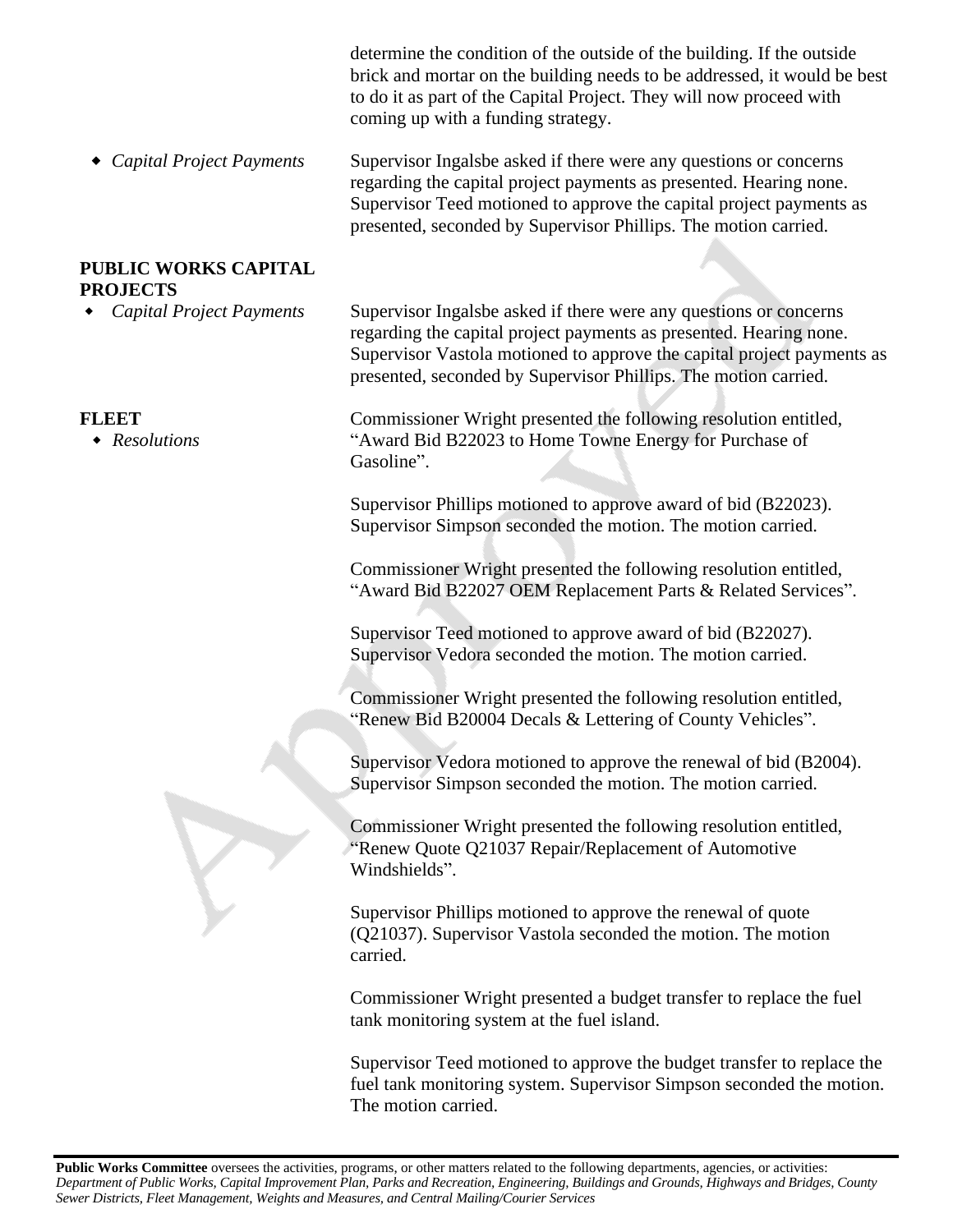*Resolutions* Project Manager, Jesse Gotham, presented a resolution entitled, "Extension & Amendment of Funding Agreement with Canandaigua Lake Watershed Council – Ontario Beach Kayak Launch Installation".

> Supervisor Phillips motioned to approve the contract extension with Canandaigua Lake Watershed Council. Supervisor Simpson seconded the motion. The motion carried.

Buildings and Grounds Supervisor, Steve Vanderbrook, presented a resolution entitled, "Authorize Contract with Fisher Associates for Professional Services Relative to Design and Permitting of Dredging Operations at Deep Run".

Supervisor Vedora motioned to approve the contract with Fisher Associates. Supervisor Phillips seconded the motion. The motion carried.

Commissioner Wright presented a resolution entitled, "Interpretive Signage at Ontario County Park – No Cost Time Extension – The Art of Wilderness".

Supervisor Teed motioned to approve the no cost time extension with The Art of Wilderness. Supervisor Phillips seconded the motion. The motion carried.

## **BUILDINGS & GROUNDS**

 *Resolutions* Buildings and Grounds Supervisor, Steve Vanderbrook, presented a resolution entitled, "Renew Bid B21006 Elevator Maintenance".

> Supervisor Vedora motioned to approve the renewal of Bid (B21006). Supervisor Simpson seconded the motion. The motion carried.

Buildings and Grounds Supervisor, Steve Vanderbrook, presented a resolution entitled, "Renew Bid B21008 Plumbing Supplies".

Supervisor Vedora motioned to approve the renewal of Bid (B21008). Supervisor Vastola seconded the motion. The motion carried.

 *Resolutions* Deputy Commissioner, Tim McElligott, presented a resolution entitled, "Acceptance of Materials and Services Bids".

> Supervisor Teed motioned to approve the acceptance of the materials and services bids as presented. Supervisor Simpson seconded the motion. The motion carried.

Deputy Commissioner, Tim McElligott, presented a resolution entitled, "Renew Quote Q18010 Rental of Work Uniforms".

Supervisor Vedora motioned to approve the renewal of quote

# **Highway**